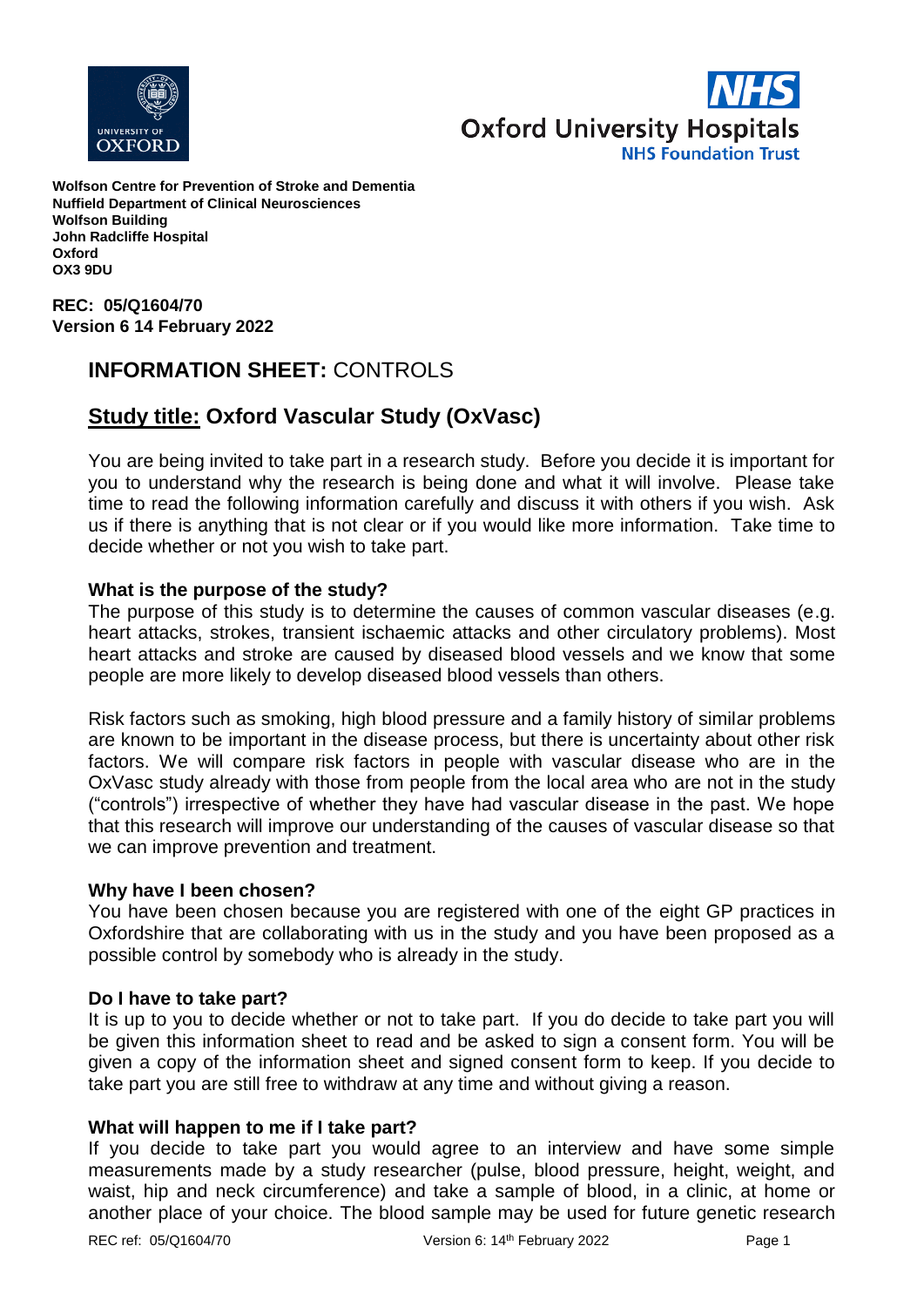aimed at understanding the genetic influences on vascular disease but would not have implications for you personally. In addition, we will measure the blood flow in arteries in your head and neck with a non-invasive ultrasound probe, similar to those used in pregnant women before birth. We would also like to gather some information on previous blood pressure measurements and other risk factors for vascular disease from your GP notes. All the information collected will be completely confidential.

If you are invited to a clinic, these take place in the Centre for Prevention of Stroke and Dementia at the John Radcliffe hospital site and follow Oxford University Hospitals NHS Trust infection control guidelines.

## **What are the possible disadvantages and risks to taking part?**

You will be required to give a blood sample from your arm, which might cause mild transient discomfort. There are no additional risks involved.

## **What are the possible benefits of taking part?**

We hope that the information we get from this study will help us to improve the prevention and treatment of vascular disease better. Any previously unrecognised medical conditions, such as high blood pressure, that we find during the interview or examination will be explained to you so that you can have these assessed by your GP.

## **What if something goes wrong?**

The University of Oxford, as Sponsor, has appropriate insurance in place in the unlikely event that you suffer any harm as a direct consequence of your participation in this study. NHS indemnity operates in respect of the clinical treatment which is provided.

If you wish to complain about any aspect of the way in which you have been approached or treated during the course of this study, you should contact Professor Peter Rothwell, Tel no: 01865 231603, email: [peter.rothwell@ndcn.ox.ac.uk](mailto:peter.rothwell@ndcn.ox.ac.uk) or you may contact the Research Governance, Ethics & Assurance Team (RGEA) University of Oxford, at [ctrg@admin.ox.ac.uk](mailto:ctrg@admin.ox.ac.uk)

# **Will my taking part in this study be kept confidential?**

All information that is collected about you during the course of the research will be kept strictly confidential.

Responsible members of the University of Oxford may be given access to data for monitoring and/or audit of the study to ensure we are complying with regulations.

# **What will happen to the results of the research study?**

It is likely that the results of this study will be published in medical journals after completion of the research. If you decide to take part in the study you will not be identified in any report. Results for participants will also be published on the OxVasc study website and through local stroke groups and your GP surgery.

### **What will happen to the blood sample I give?**

The blood sample you provide as part of this study will be used for research purposes and will also include genetic research aimed at understanding genetic influences on vascular disease in general but will not have any implications for you personally.

To keep your information confidential your blood sample and any information recorded about you in this study will be 'de-identified' and assigned a study code. However, for genetic research your DNA is unique to you so it can never be completely anonymous. Your anonymised blood sample will be used mainly by local researchers but ethically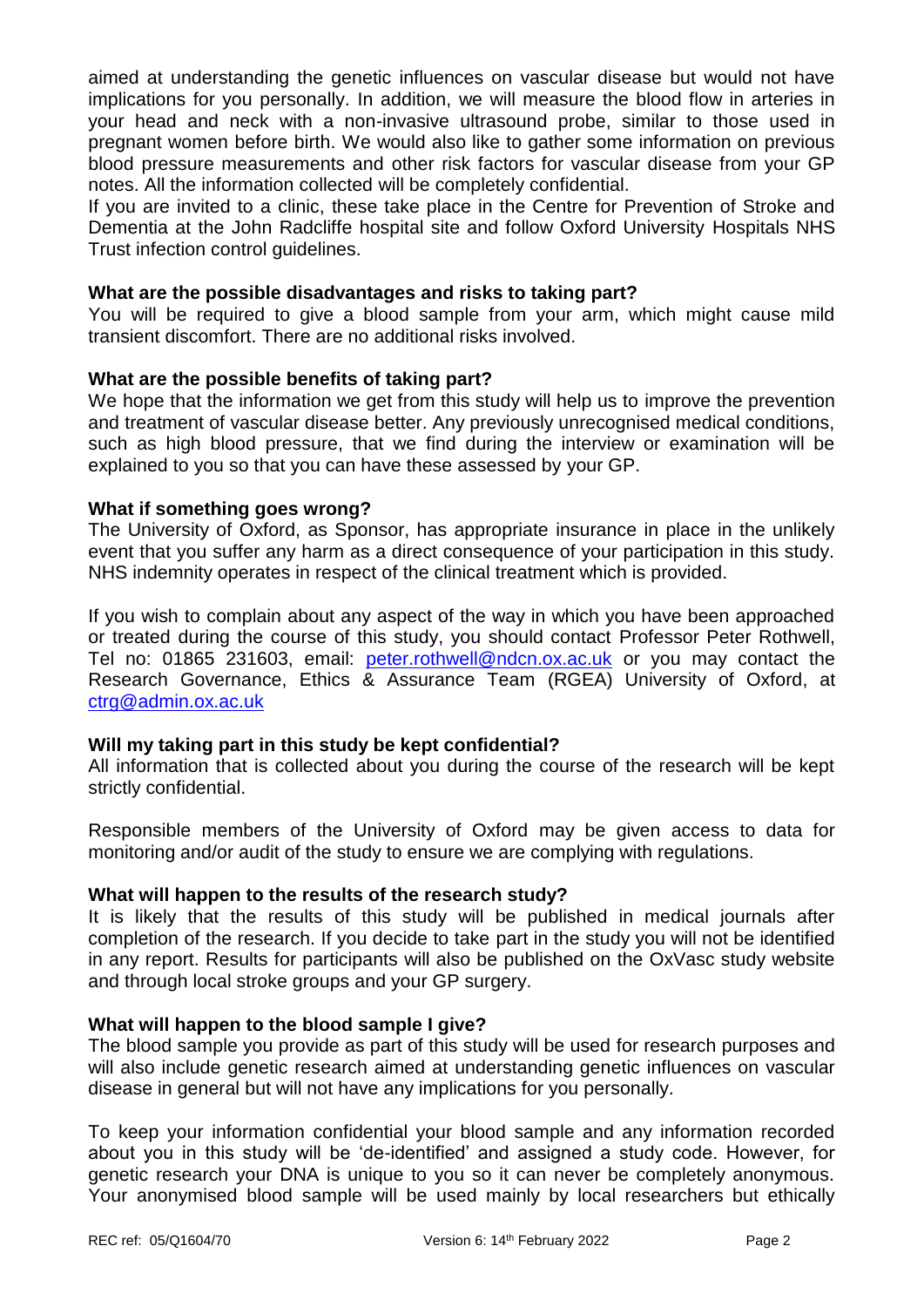approved research projects may take place in hospitals, universities or non-profit institutions world-wide.

All blood samples will be stored in freezers in the laboratory at the Wolfson Centre for Stroke and Prevention and if you agree to your sample being used in future research your consent form will be held until the blood sample is used up or destroyed.

## **What will happen to my data?**

Data protection regulation requires that we state the legal basis for processing information about you. In the case of research, this is 'a task in the public interest.' The University of Oxford is the sponsor for this study, based in the United Kingdom, is the data controller and is responsible for looking after your information and using it properly. We will be using information from you and your medical records and also NHS Digital (for linkage between study data and civil registration data) using the minimum personally-identifiable information possible (name, date of birth and NHS number).

We will keep identifiable information about you for ten years after your recruitment to the study. This excludes any research documents with personal information, such as consent forms, which will be held securely at the University of Oxford for 25 years after the end of the study. If you agree to your details being held to be contacted regarding future research, we will retain a copy of your consent form until such time as your details are removed from our database but will keep the consent form and your details separate.

The study team will use your name, NHS number, home address, and contact details to contact you about the research study e.g. to make sure that relevant information about the study is recorded, to oversee the quality of the study or to invite you for further research,

Data protection regulation provides you with control over your personal data and how it is used. When you agree to your information being used in research, however, some of those rights may be limited in order for the research to be reliable and accurate. Further information about your rights with respect to your personal data is available at *https://compliance.admin.ox.ac.uk/individual-rights*

More information on how we use your data is available on our website *[www.ndcn.ox.ac.uk/research/oxvasc](../www.ndcn.ox.ac.uk/research/oxvasc )*

If you are dissatisfied with the way we use your personal information, you have a right to raise any issues or lodge a complaint with the University of Oxford's compliance team at *<https://compliance.admin.ox.ac.uk/individual-rights>* or directly with the Information Commissioner's Office as a supervisory authority at:

*[https://ico.org.uk/for-organisations/guide-to-data-protection/guide-to-the-general-data](https://ico.org.uk/for-organisations/guide-to-data-protection/guide-to-the-general-data-protection-regulation-gdpr/individual-rights/right-to-be-informed/)[protection-regulation-gdpr/individual-rights/right-to-be-informed/](https://ico.org.uk/for-organisations/guide-to-data-protection/guide-to-the-general-data-protection-regulation-gdpr/individual-rights/right-to-be-informed/)*

# **Who is organising and funding the research?**

This research is being organised by Professor Rothwell, Wolfson Centre for Prevention of Stroke and Dementia, University of Oxford in collaboration with the Department of Primary Health Care, the Department of Cardiology and your participating General Practice. The study is funded by the Wellcome Trust and the NIHR Biomedical Research Centre, Oxford.

### **Who has reviewed the study?**

The Oxfordshire Research Ethics Committee A has approved the study.